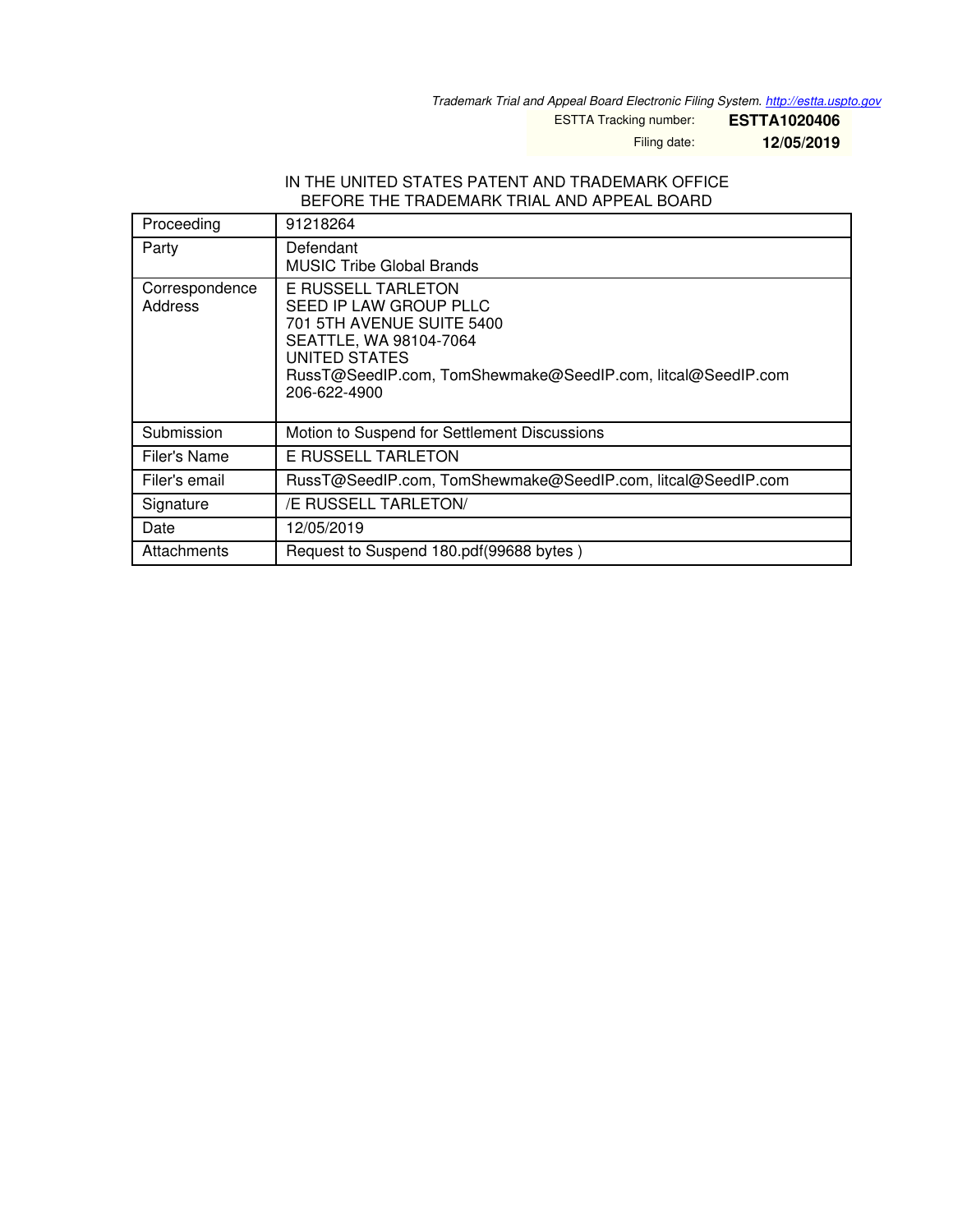### THE UNITED STATES PATENT AND TRADEMARK OFFICE BEFORE THE TRADEMARK TRIAL AND APPEAL BOARD

| Fishman Transducers, Inc.,      |                      |                         |
|---------------------------------|----------------------|-------------------------|
| Opposer,                        |                      | Opposition No. 91218264 |
| V.                              | Serial No. 85/647325 |                         |
| MUSIC Tribe Global Brands Ltd., |                      |                         |
| Applicant.                      |                      |                         |

# **EIGHTH JOINT REPORT REGARDING STATUS OF SETTLEMENT AND MOTION TO SUSPEND FOR 180 DAYS**

 Pursuant to T.B.M.P. § 403.01 and 37 CFR § 2.120(a), the parties, Fishman Transducers, Inc. ("Fishman") and MUSIC Tribe Global Brands Ltd. ("MUSIC Tribe"), by and through counsel, hereby respectfully request that all subsequent deadlines in the above proceeding be suspended for an additional 180 days. The parties request this extension of deadlines set forth below due to the parties' ongoing settlement negotiations and the outcome of a parallel proceeding involving Applicant.

 This Motion is submitted with the consent of Opposer obtained via email from Opposer's counsel on December 5, 2019.

 Per its Order entered on October 5, 2016, the Board requested a report reciting what progress the parties have made toward resolving the matter including the following specific points.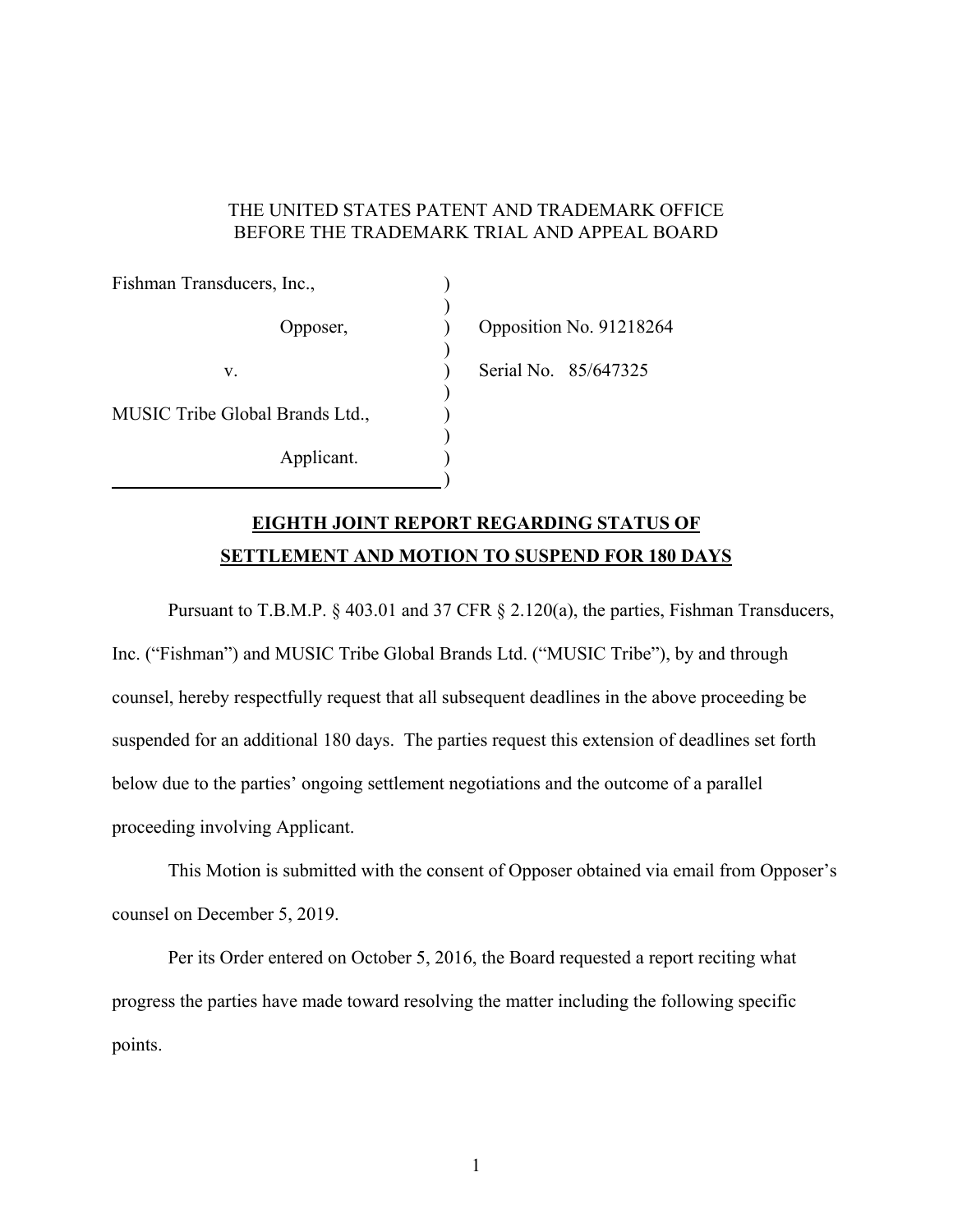#### **1. Recitation of issues that have been resolved**

Applicant is a party in Opposition No. 91216808 filed prior to this action. The mark in dispute herein is the same mark in dispute in that opposition. Opposition No. 91216808 is now suspended in view of U.S. District Court case no. 2:18-cv-01682-JCM-BNW in the District of Nevada. The District Court case includes claims recited in Opposition No. 91216808, including trademark infringement and a defense of abandonment by opposer's predecessors in interest. The District Court case is stayed pending the conclusion of arbitration. The Court granted the parties' Stipulation to Stay Case Pending Arbitration on November 20, 2019. Should the arbitrator find that the opposer in Opposition No. 91216808 had obtained prior rights in the Mark from its predecessors in interest, then the opposition that is the subject of this motion will be moot. Hence, the parties herein believe it is in best interests of both parties as well as in the interest of judicial economy that the current proceeding be suspended at least another 180 days.

## **2. Identification of the settlement activities which have occurred**

 The following is a recitation of recent settlement activities between the parties. The parties have continued to communicate and agree upon the need to request suspension of this matter in view of co-pending arbitration, based on District Court case no. 2:18-cv-01682- JCM-BNW.

## **3. A list of issues that remain to be resolved.**

 The parties are waiting for resolution of arbitration, based on District Court case no. 2:18-cv-01682-JCM-BNW, which they believe will allow them to be able to discuss potential resolution of this matter.

2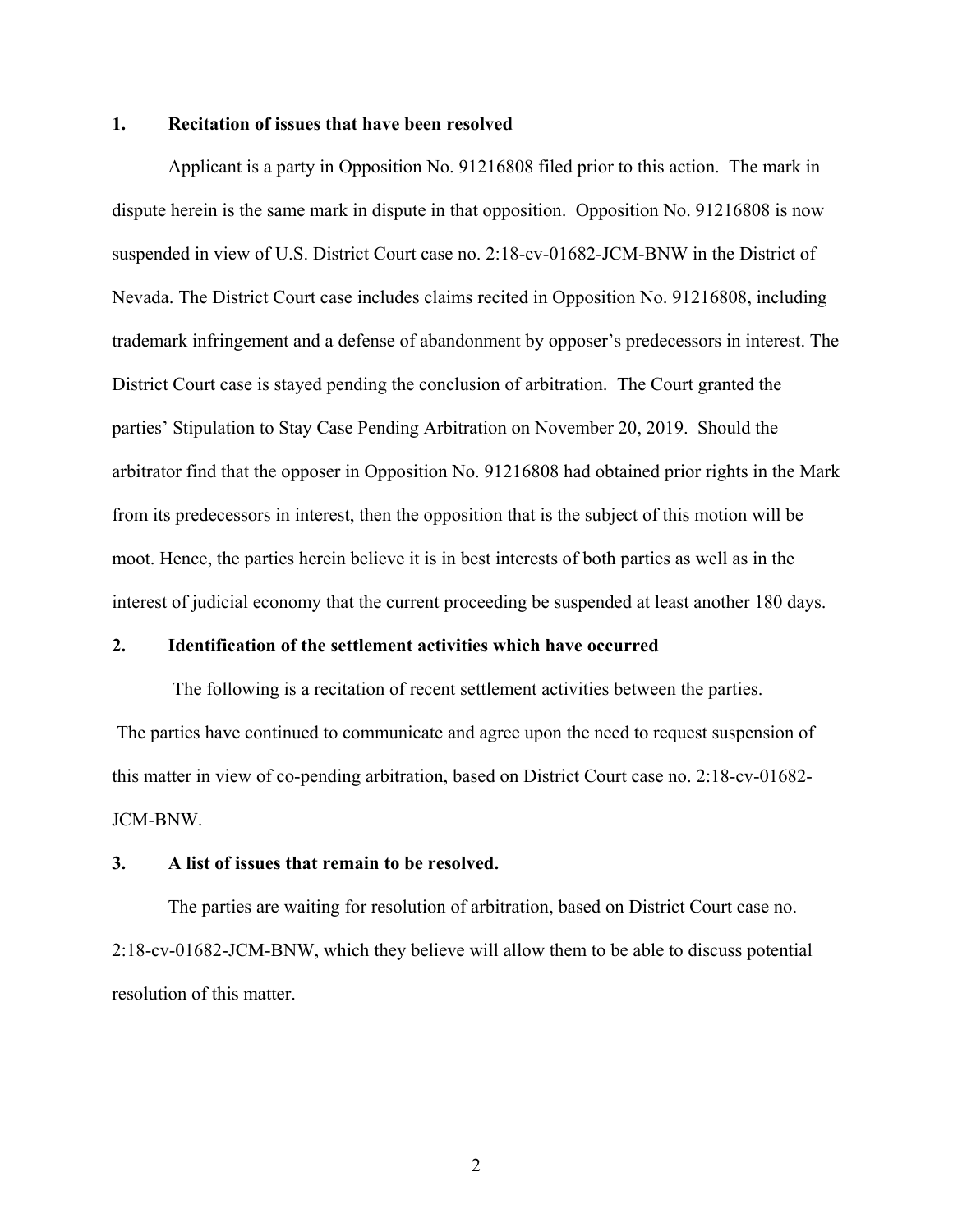## **4. Timetable for resolution.**

 The parties will re-evaluate potential resolution of the present matter in light of the ongoing proceedings in co-pending Opposition 91216808 at the conclusion of the 180-day suspension requested herein.

 Given the information set forth above and the fact that the parties are diligently working towards a mutually beneficial settlement, the parties request that the proceeding be extended and all subsequent deadlines be reset as follows:

| <b>Expert Disclosures Due:</b>           | 06/23/2020 |
|------------------------------------------|------------|
| <b>Discovery Period Closes:</b>          | 07/23/2020 |
| <b>Plaintiff's Pretrial Disclosures:</b> | 09/06/2020 |
| Plaintiff's 30-day Trial Period Ends:    | 10/21/2020 |
| <b>Defendant Pretrial Disclosures:</b>   | 11/05/2020 |
| Defendant 30-day Trial Period Ends:      | 12/20/2020 |
| Plaintiff's Rebuttal Disclosures:        | 01/04/2021 |
| Plaintiff's 15-day Rebuttal Period Ends: | 02/03/2021 |
| Plaintiff's Opening Brief Due:           | 04/04/2021 |
| Defendant's Brief Due:                   | 05/04/2021 |
| Plaintiff's Reply Brief Due:             | 05/19/2021 |
| Request for Oral Hearing Due:            | 05/29/2021 |
|                                          |            |

The parties hereby request that the deadlines in the above proceeding be suspended as set

forth above.

Date: December 5, 2019.

Respectfully submitted,

# SEED IP LAW GROUP LLP

By: /E. Russell Tarleton/ E. Russell Tarleton 701 Fifth Avenue, #5400 Seattle, WA 98104 Telephone: (206) 622-4900 E-mail: RussT@SeedIP.com

Attorneys for Applicant

# SCARINI & HOLLENBECK, LLC

By: /Ronald S. Bienstock/

 Ronald S. Bienstock 1100 Valley Brook Avenue Lyndhurst, NJ 07071 Telephone: (201) 896-4100 E-mail: ip@sh-law.com

Attorneys for Opposer